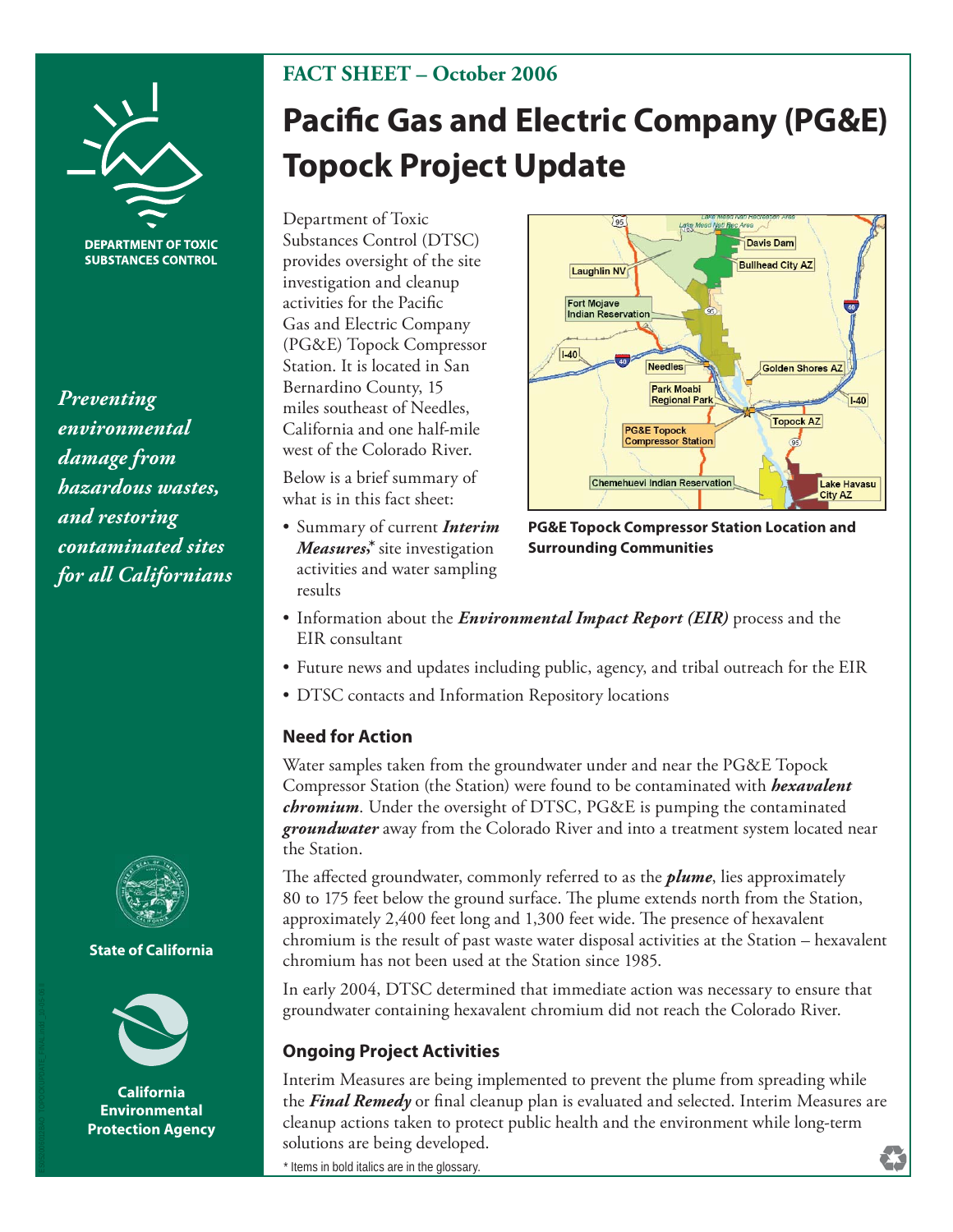In March 2004, groundwater removal and transport for off-site treatment and disposal began. These activities were conducted under Interim Measure No. 2 (IM2). Improvements to the IM2 system over time allowed for increased extraction of groundwater and on-site treatment. The IM2 system operation was discontinued in July 2005 when the Interim Measure No. 3 (IM3) treatment system began operation.

The IM3 system was built to extract and treat more groundwater than the IM2 operations could handle. Current operations of the IM3 system remove and treat approximately 135 gallons per minute (more than 190,000 gallons per day).



**Topock Project Site and Surroundings**

More than 100 million gallons of groundwater have been removed and treated by both of the Interim Measures since March 2004. After removing the contaminants, the treated water from the IM3 system is reinjected into the *aquifer* through wells located approximately 2,500 feet west of the Colorado River.

Two new groundwater extraction wells were installed under the IM3 treatment system to allow for the increased pumping rate to 135 gallons per minute.

## **Colorado River Sampling**

Water from the Colorado River has been sampled quarterly since 1997, and monthly since November 2003. Hexavalent chromium has not been detected in any of these samples. In addition, *sediment* samples from the bottom of the Colorado River show no hexavalent chromium. Also, *pore water* samples collected from sediments in the bottom of the Colorado River in January 2006 did not detect any hexavalent chromium.

## **Environmental Impact Report (EIR)**

The *California Environmental Quality Act* (CEQA) is a state law that requires the *lead agency* to consider and disclose the environmental effects of the project cleanup activities before taking action on those projects. As the lead agency for the PG&E Topock Compressor Station environmental investigation

and cleanup project, DTSC made a determination that an EIR will be prepared to assess the potential environmental effects of cleanup alternatives, prior to the selection of the final remedy.

DTSC and PG&E entered into a Memorandum of Understanding (MOU) for the preparation of the EIR through an independent consultant under the direction of DTSC. DTSC retains approval authority over the content and conclusions in the EIR.

## **About the EIR Independent Consultant**

EDAW has been selected as the EIR consultant. The company is a provider of comprehensive planning, environmental, design and information technology consulting services for public and private clients. EDAW's PG&E Topock Compressor Station EIR project team will be introduced at public scoping meetings to be held later this year. You can find more information about EDAW on their website at: www.edaw.com.

## **What EDAW Will Be Doing**

To complete the EIR, EDAW will assist in:

• **Preparing a** *Notice of Preparation (NOP)* to be sent by DTSC to notify the public, government agencies, and tribal governments that the EIR is being prepared, and to invite comments on the scope and content of the EIR.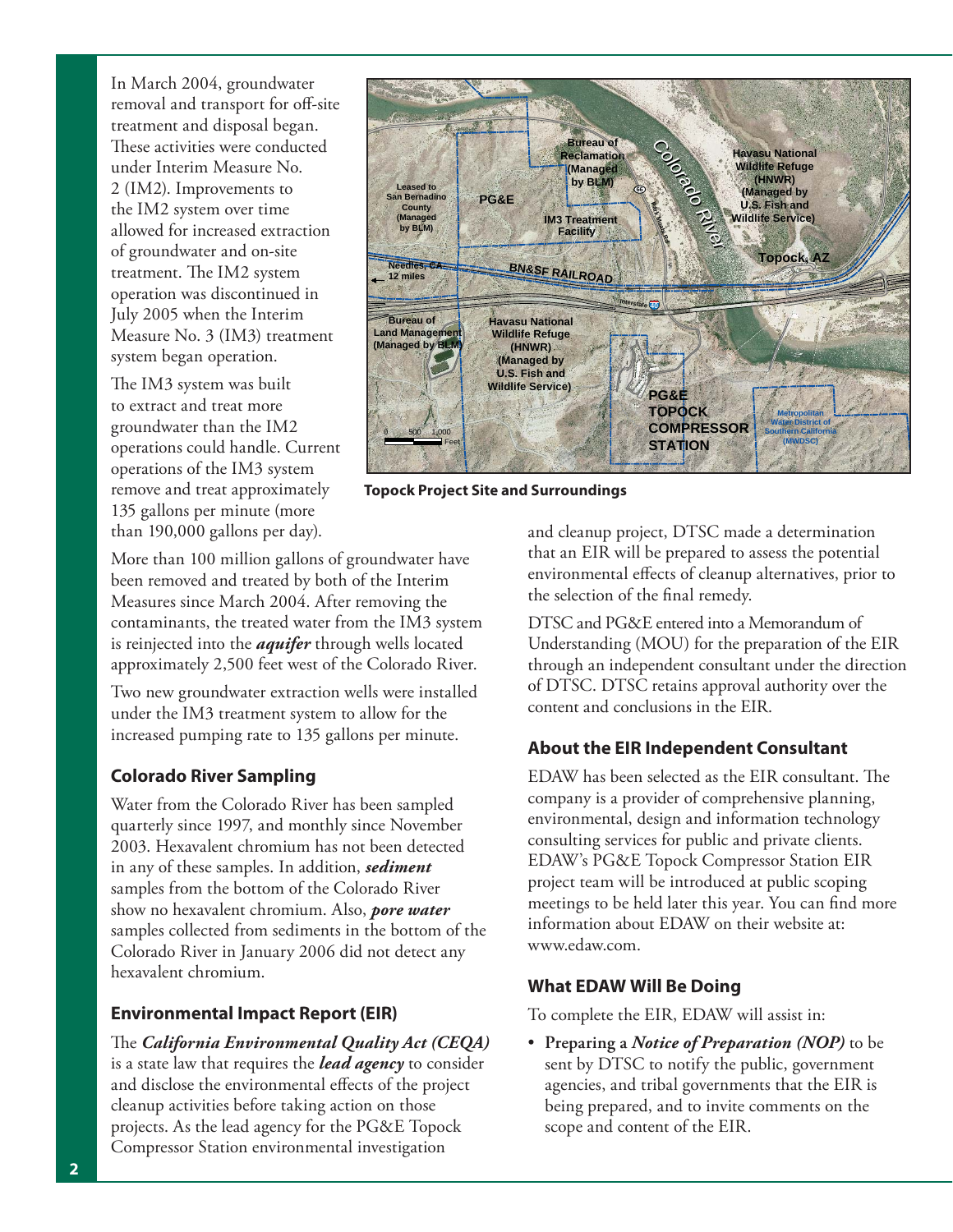- **Coordinating scoping meetings** to obtain input from the public, government agencies, and tribal governments about the project design, selection of proposed cleanup activities, and on the scope and content of the EIR.
- **Preparing a Draft EIR** that assesses potential environmental impacts from the remedies proposed. The goal of the final cleanup plan evaluation in the EIR is to substantially reduce or avoid any significant environmental impacts. The EIR will present *mitigation measures* to meet this goal.
- **Coordinating public meetings and hearings** during the Draft EIR public comment period to obtain input from community members, government agencies, and tribal governments.
- **Preparing** written response to comments received during public hearings and public comment periods.
- **Preparing and publishing** the Final EIR.

# **Community Outreach for the EIR**

DTSC will continue to keep you informed as the EIR proceeds. We will hold public scoping meetings to get input from the public, government agencies and tribal governments about the various remedy alternatives. Once the Draft EIR has been prepared, DTSC will hold a public hearing to get input from the public and government agencies about the Draft EIR. The meeting locations, dates and times will be announced.

# **Future News and Updates**

**Coming Soon!** DTSC will be releasing a Public Participation Plan (Plan) for the PG&E Topock site. The Plan documents community concerns about the PG&E Topock Project and identifies outreach activities to ensure that the community and stakeholders are involved in the decision-making process during the environmental cleanup of the Station. Look for it online and in the repositories soon. DTSC is also working on government to government plans for tribal outreach.

**Find us on the Internet!** Our new Topock Web site went live to the public in May 2006. The new Web site is an easy way to get information about the PG&E Topock Compressor Station environmental investigation and cleanup project. You can find the Web site at: **www.dtsc-topock.com**. Project information can also be found at DTSC's main Web site: **www.dtsc.ca.gov**.

# **Past Topock Site Fact Sheets**

DTSC continues to provide information to community members and other interested people. Below is a list of DTSC fact sheets about the Topock project.

**July 2005** – *Topock Project Begins Interim Measure No. 3 Treatment Operations*

**August 2004** – *Topock Compressor Station Directed to Expand Cleanup Operations*

**May 2004** – *Interim Measures at the PG&E Topock Compressor Station*

**September 1999** – *Environmental Investigation Results*

**March 1998** – *Hazardous Waste Investigation*

Copies of all of the DTSC fact sheets can be found on the websites previously listed.

# **Glossary of Terms**

*Aquifer:* A water-bearing layer of rock or sediment that is capable of yielding useable amounts of water.

### *California Environmental Quality Act (CEQA):*

Enacted in 1970 to provide long-term environmental protection, this law requires that governmental decisionmakers and public agencies study the environmental effects of proposed activities, and that significant adverse effects be avoided or reduced where feasible.

*Environmental Impact Report (EIR):* A report designed to examine the potential environmental impacts of proposed activities.

Final Remedy: The final cleanup action proposed for dealing with contaminants at a site.

*Groundwater:* Water beneath the earth's surface that flows through soil and rock openings.

*Hexavalent Chromium:* A form of chromium, a metal naturally found in rocks, soil and the tissue of plants and animals. Also used in industrial products and processes, hexavalent chromium is a known carcinogen when inhaled (i.e., through breathing).

*Interim Measures:* Cleanup actions taken to protect public health and the environment while long-term solutions are being developed.

*Lead Agency:* A public agency with the principal responsibility for ordering and overseeing site investigation and cleanup.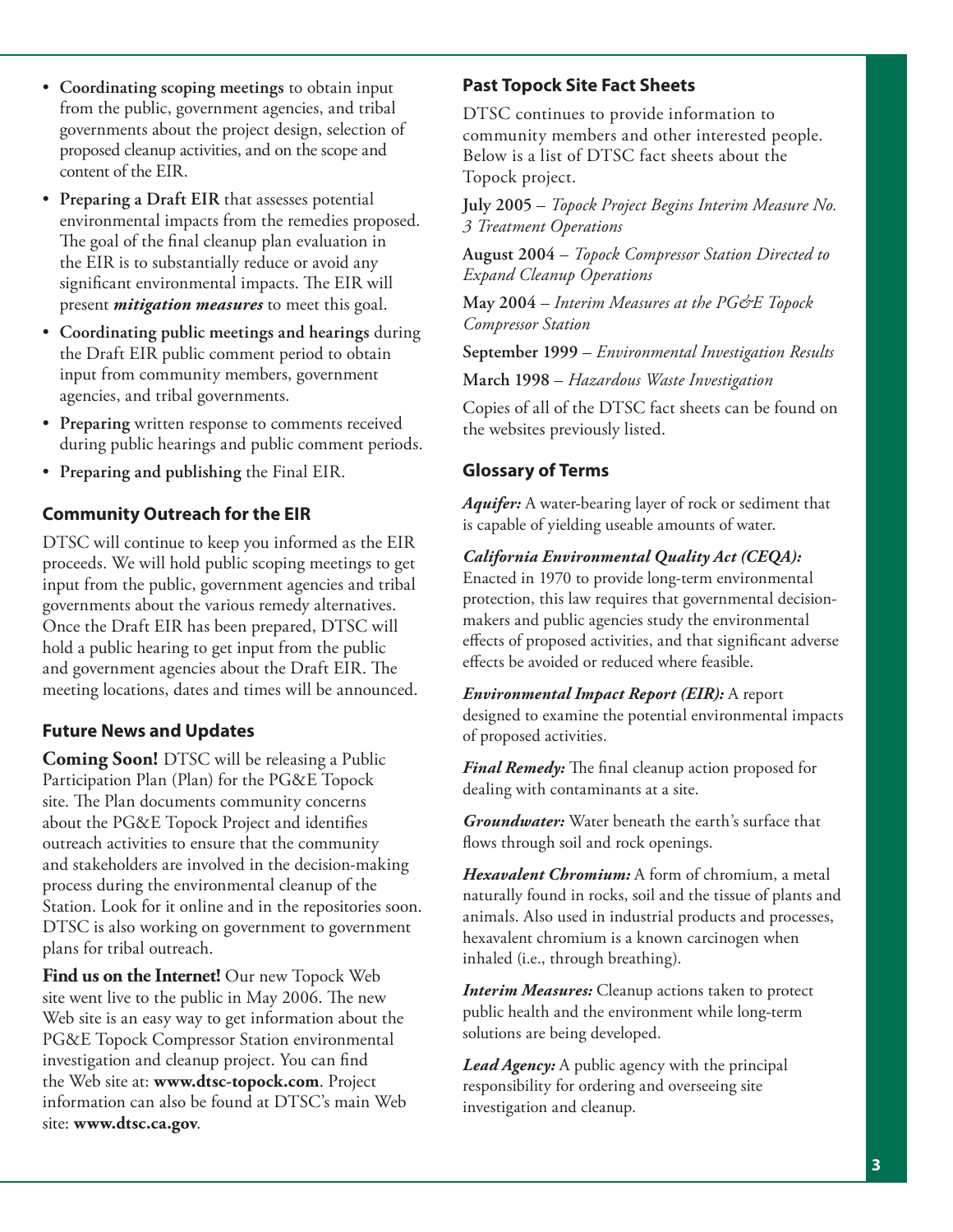*Mitigation Measures:* Actions designed to minimize significant impacts from activities.

*Notice of Preparation (NOP):* CEQA document to be sent by the lead agency to notify the public, responsible agencies, trustee agencies and involved federal agencies that the EIR is being prepared.

*Pore Water:* Pore water is characterized as water located within pore spaces between the grains of sediment beneath the bottom of the river.

*Plume:* A body of contaminated groundwater. The movement of a plume in groundwater can be influenced by such factors as local groundwater flow patterns, the character of the aquifer in which the groundwater is contained, and the density of contaminants.

*Scoping Meeting:* Meeting to gain input from the public, the local community, government agencies, and tribal government agencies regarding selection of the Final Remedy.

**Sediments:** The soil, sand and minerals at the bottom of surface waters, such as streams, lakes and rivers. The term may also refer to solids that settle out of any liquid.

# **Department Contacts**

DTSC welcomes your feedback. There are several ways to contact us.

### *Aaron Yue*

*DTSC Project Manager* 5796 Corporate Avenue Cypress, CA 90630 (714) 484-5439 ayue@dtsc.ca.gov

#### *Jeanne Matsumoto DTSC Public Participation Specialist*

5796 Corporate Avenue Cypress, CA 90630 (714) 484-5338 Toll Free: (866) 495-5651 JMatsumo@dtsc.ca.gov

### **For media inquiries, please call:**

*Jeanne Garcia* **DTSC Public Information Officer** (818) 551-2176 Email: JGarcia1@dtsc.ca.gov

*TDD:* Call 1-888-877-5378, and ask to contact Jeanne Matsumoto at 714-484-5338

*Web sites:* www.dtsc-topock.com www.dtsc.ca.gov

> JEANNE MATSUMOTO DEPT. OF TOXIC SUBSTANCES CONTROL 5796 CORPORATE AVENUE CYPRESS, CA 90630